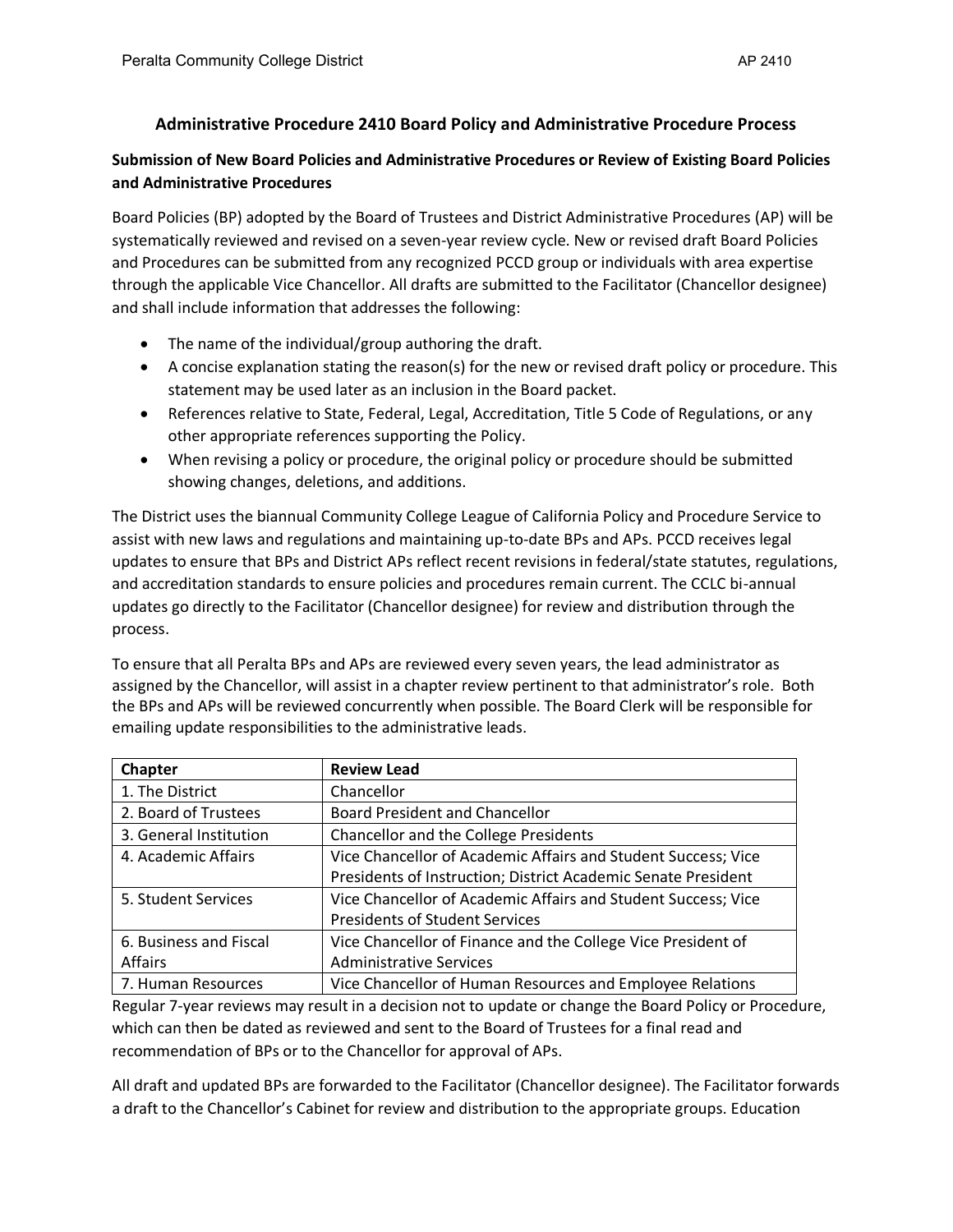Code 53200 et seq. states that the District shall rely primary upon the advice of the Academic Senate with respect to "Academic and Professional Matters." Therefore, BPs and District APs pertaining to chapter 4 "Academic Affairs" will also be reviewed by the District Academic Senate who will document a recommendation. Chancellor's Cabinet members and the facilitator have the primary responsibility to distribute the drafts to the appropriate consultative group(s) and the district Participatory Governance Council. The consultative group(s) response to the draft should be documented (meeting minutes, memo, email, etc.) and communicated in a timely manner. The constituent group's position (supportive, not supportive, abstain) will be provided to the Board with the draft BP or the Chancellor with the draft AP. When unusual and compelling reasons or legal constraints exist, the Chancellor may elect to act on the AP within a more expedient timeline. Please see flow chart.



## **Peralta Community College District** Board Policy / Administrative Procedure Flowchart

The Board will review all Policy materials over at least two separate meetings. However, when unusual and compelling reasons or legal constraints exist, the Board may elect to review and act on Policy material during only one session. The action shall be recorded in the Board minutes.

District APs specify the regulations, rules, and practices by which BPs are implemented and are approved by the Chancellor. APs shall be incorporated in the Board Policy manual in a manner that distinguishes between BPs and APs.

After a vote of approval on a BP by the Board and/or approval of an AP by the Chancellor the Board Clerk will: